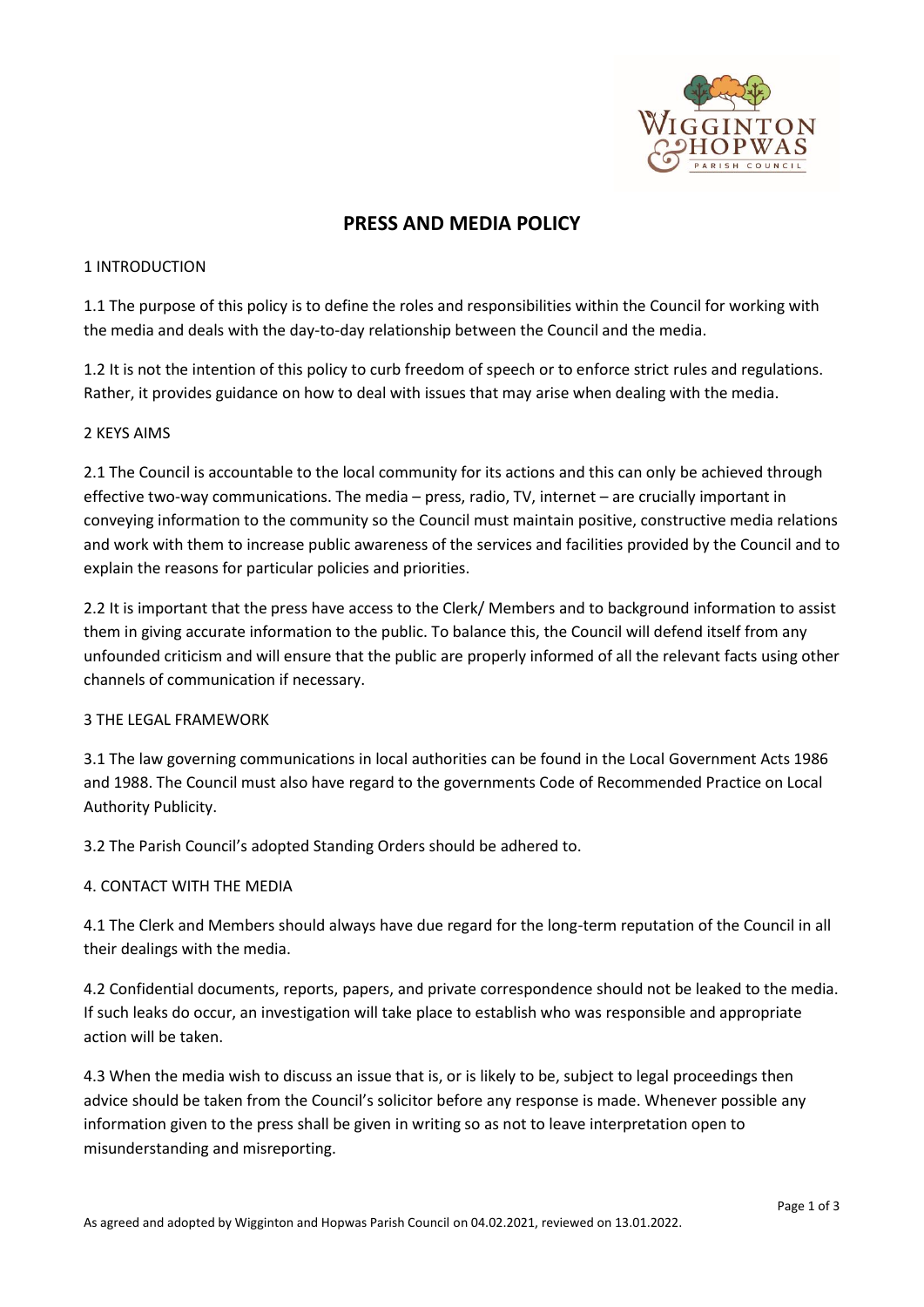

4.4 There are a number of personal privacy issues for the Clerk and Members that must be handled carefully and sensitively. These include the release of personal information, such as home address and telephone number (although Member contact details are in the public domain); disciplinary procedures and long-term sickness absences that are affecting service provision. In all these and similar situations, advice must be taken from the Clerk before any response is made to the media.

4.5 When responding to approaches from the media, the Clerk or the Chairman are authorised to contact the media.

4.6 Statements made by the Chairman and the Clerk should reflect the Council's opinion.

4.7 Other Councillors can talk to the media but must ensure that it is clear that the opinions given were their own and not necessarily those of the Council.

4.8 There are occasions when it is appropriate for the Council to submit a letter, for example to explain important policies or to correct factual errors in letters submitted by other correspondents. Such letters should be kept brief and balanced in tone and correspondence should not be drawn out over several weeks. All correspondence must come from the Clerk.

# 5 ATTENDANCES OF MEDIA AT COUNCIL MEETINGS

5.1 The Local Government Act 1972 requires that agendas, reports, and minutes are sent to the media on request.

5.2 The media are encouraged to attend Council meetings and seating and workspace will be made available.

5.3 Any filming or taping of Council proceedings by the media must be with prior notice to the Clerk and Chairman of the meeting (see Standing Orders).

# 6 PRESS RELEASES

6.1 The purpose of a press release is to make the media aware of a potential story, to provide important public information or to explain the Council's position on a particular issue. It is the responsibility of the Clerk and Members to look for opportunities where the issuing of a press release may be beneficial.

6.2. The Clerk or any Member may draft a press release, however they must all be issued by the Clerk in order to ensure that the principles outlined in section three (Legal Framework) are adhered to, that there is consistency of style across the Council and that the use of the press release can be monitored.

# 7 Social Media

Aims

7.1 This policy relates to the creation and management of Social Media profiles by the Parish Council.

7.2 The aim of this policy is to set down rules and regulations to ensure proper use of Social Media.